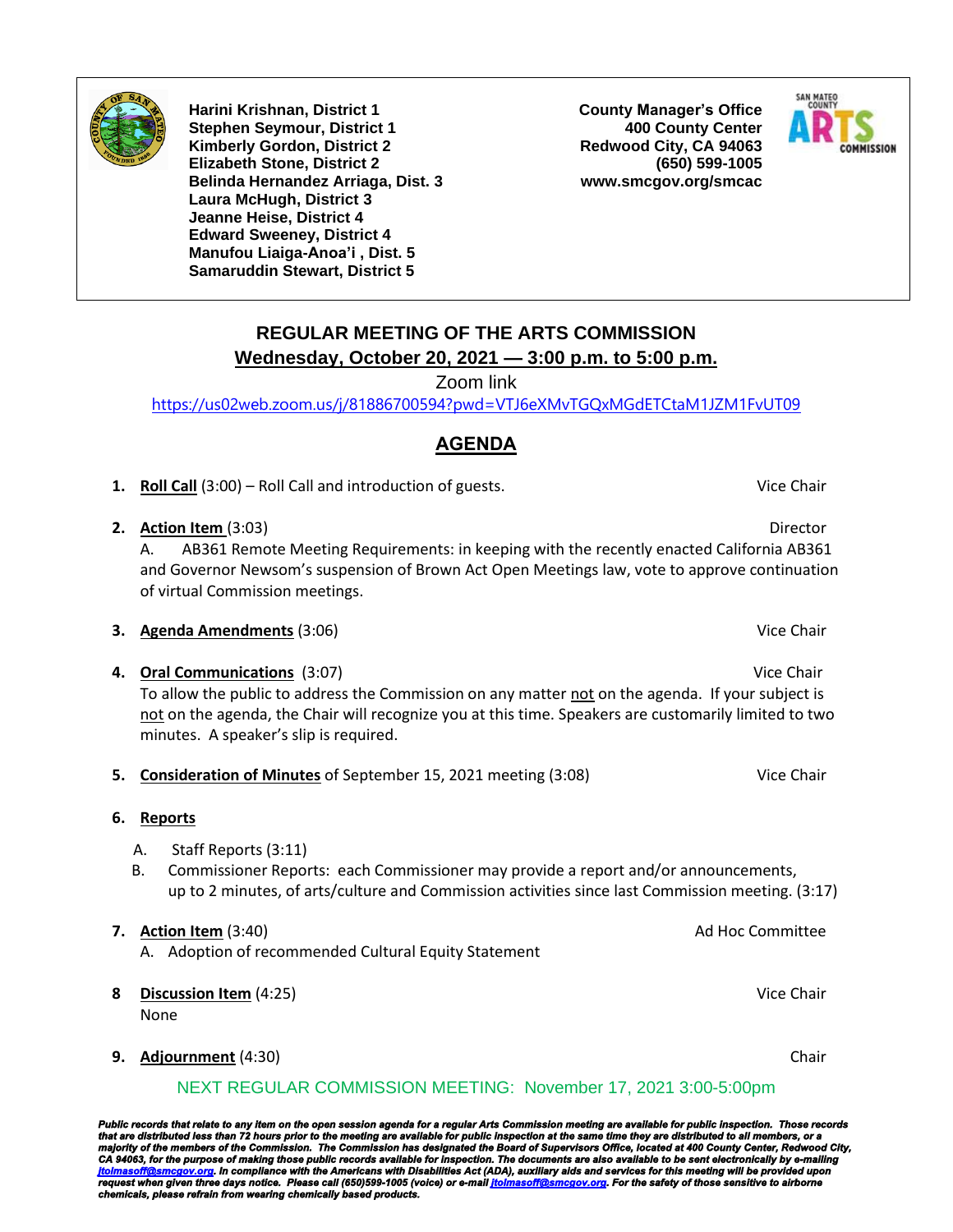

**Harini Krishnan, District 1 Stephen Seymour, District 1 Kimberly Gordon, District 2 Elizabeth Stone, District 2 Belinda Hernandez Arriaga, Dist. 3 Laura McHugh, District 3 Jeanne Heise, District 4 Edward Sweeney, District 4 Manufou Liaiga-Anoa'i , Dist. 5 Samaruddin Stewart, District 5**

**County Manager's Office 400 County Center Redwood City, CA 94063 (650) 599-1005 www.smcgov.org/smcac**



## **REGULAR MEETING OF THE ARTS COMMISSION**

**Wednesday, September 15, 2021 — 2:00 p.m. to 4:00 p.m.** Location: Zoom meeting

## **MINUTES**

**1. Roll Call** – Roll Call and meeting began at 2:08pm. In Attendance: Commissioners, Seymour, Gordon, Stone, Hernandez Arriaga, Liaiga-Anoa'I, Sweeney, Stewart, and Heise Absent: Commissioners Krishnan and McHugh Staff: Robin Rodricks, Mara Grimes, Juda Tolmasoff

## **2. Agenda Amendments**

To discuss whether the Arts Commission would like to be a sponsor for the upcoming Racial Justice Summit, it was suggested that we add a discussion to the agenda. Kimberly Gordon moved to alter the agenda by adding the discussion and Jeanne Heise seconded the motion. Roll call vote: All approved

## **3. Oral Communications**

None

#### **4. Consideration of Minutes** of August 18, 2021, meeting

Motion made by Commissioner Sweeny; seconded by Commissioner Heise. Roll Call Vote: approved unanimously except for Commissioner Stewart who abstained from voting since he was not at the last meeting.

#### **5. Reports**

A. Commissioner Reports:

- **Commissioner Seymour:** SVOpen Studios will return to an in-person format for the next two weekends. Sharing a studio at Tanforan with Ruth Waters. Working with Erin Ashford of the Redwood City Parks & Art Foundation to learn more about their Equity Mural and the process.
- **Commissioner Gordon:** No update.
- **Commissioner Stone:** Would like to meet with Filoli to explore ways that they could make the facility more accessible to the public.
- **Commissioner Heise:** Attended meetings for the Winslow Street and the 5<sup>th</sup> Street & Middlefield underpass mural projects. Participated in the Cultural Equity trainings to develop the Arts Commission statement.

Public records that relate to any item on the open session agenda for a regular Arts Commission meeting are available for public inspection. Those records<br>that are distributed less than 72 hours prior to the meeting are av *request when given three days notice. Please call (650)599-1005 (voice) or e-mai[l jtolmasoff@smcgov.org.](mailto:jtolmasoff@smcgov.org) For the safety of those sensitive to airborne chemicals, please refrain from wearing chemically based products.*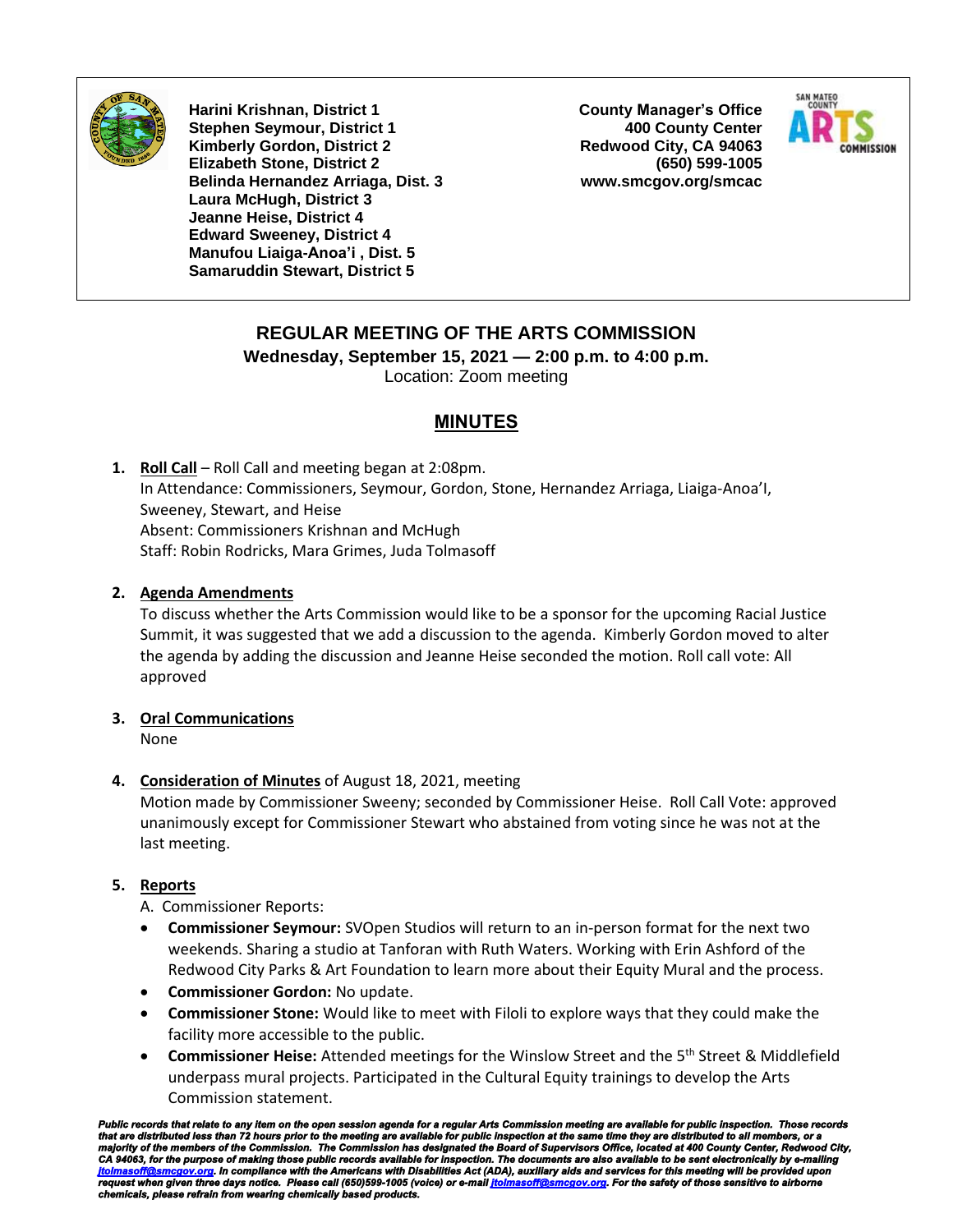- **Commissioner Sweeny:** Attended the monthly meeting for the Causeway project.
- **Commissioner Stewart:** Good idea to have Commissioners opt in rather than opt out as this might help with logistics and ensuring a quorum.

### B. Staff Reports

- **Robin Rodricks:** Attended meetings for the NFO Healthy Community Mural project, Causeway Bridge Project launch and the Covid Responders Memorial at the County Hospital. Working with ISD to create a website for the OAC. Reviewing applications for potential County Curator position. Attended DEI sessions to help facilitate the Arts Commission Cultural Equity Statement. Met with County Manager regarding possible new revenue streams.
- **Mara Grimes:** Focused on the grants program. The workshop for potential applicants will be on 9/21; the grant opportunities for both the general support and Arts & Civil Right will be open from 9/29-10/15; a panel will convene in late October to rank the applications; developing new rubrics to align with the new pedagogy; will have recommendations for the Commissioners at the November meeting.
- **Juda Tolmasoff:** San Mateo County vaccination rate is 92%, ongoing testing is essential. The economy appears to be recovering. Emergency residential assistance deadline is 9/30/21. The County Wellness Week was held from 9/10-9/19. The Immigrant Engagement Summit will be held on 9/16/21 and the Chief Equity Officer, Shireen will be making a presentation. A one-year extension through January 2023 is being voted on to extend the Brown Act.

## **6. Action Item**

### A. Review and Discussion of Recommended Program Budget

Director has been advised by the CFO that the amount the Commission has for programs is \$99,750. Although Director had calculated the amount to be closer to \$155,000, this amount will stand for now and will meet with him in a few weeks to discuss. The \$99,750 is the amount available after the hard costs (salaries) paid. Director and Admin-Manager reviewed the workplan to develop the budget as laid out in the documents included in the agenda. Director noted that although once the budget is approved, it can still be changed later by a vote if needed. Past grant awards are: 2018 \$83,775; 2019 \$95,000; 2020 \$68,600.

Commissioner Heise had questions about what was meant by "committed amounts." Director explained that those are programs we have voted on in the past (Equity Training) or that are required by funding we received (AIC and POL) The CAC funding includes \$5,000 for the competition. In the past we have not spent all the funds on this event and the balance goes towards grants. This year the event will be virtual, and the costs are for stipends for coaches and judges. The budget includes an advocacy training for nonprofits and a professional development training for artists. The funds would support the presenter. Commissioner Heise questioned if the \$500 stated in the budget was enough and the Director said she would make it work. There are also funds set aside for the countywide arts festival although the Commission is at the very early stages of knowing what this event will look like. Most workshops will probably be virtual reducing the costs.

Commissioner Stone asked about the possibility of a website to promote county arts/culture events and activities, get arts info and promote our grantees. Director stated that we are working with ISD to create a website for the OAC that will include some of these things. In the past we used the Artsopolis calendar system, but it was expensive and not widely used. Arts Orange County has a calendar that staff update but very time consuming for staff.

Commissioner Seymour asked if there was an initiative in our strategic plan to provide resources for artists. Director advised that there was and that it was in year 3 but open to further discussion. Commissioner Hernandez Arriaga stated that BIPOC people sometimes have difficulty navigating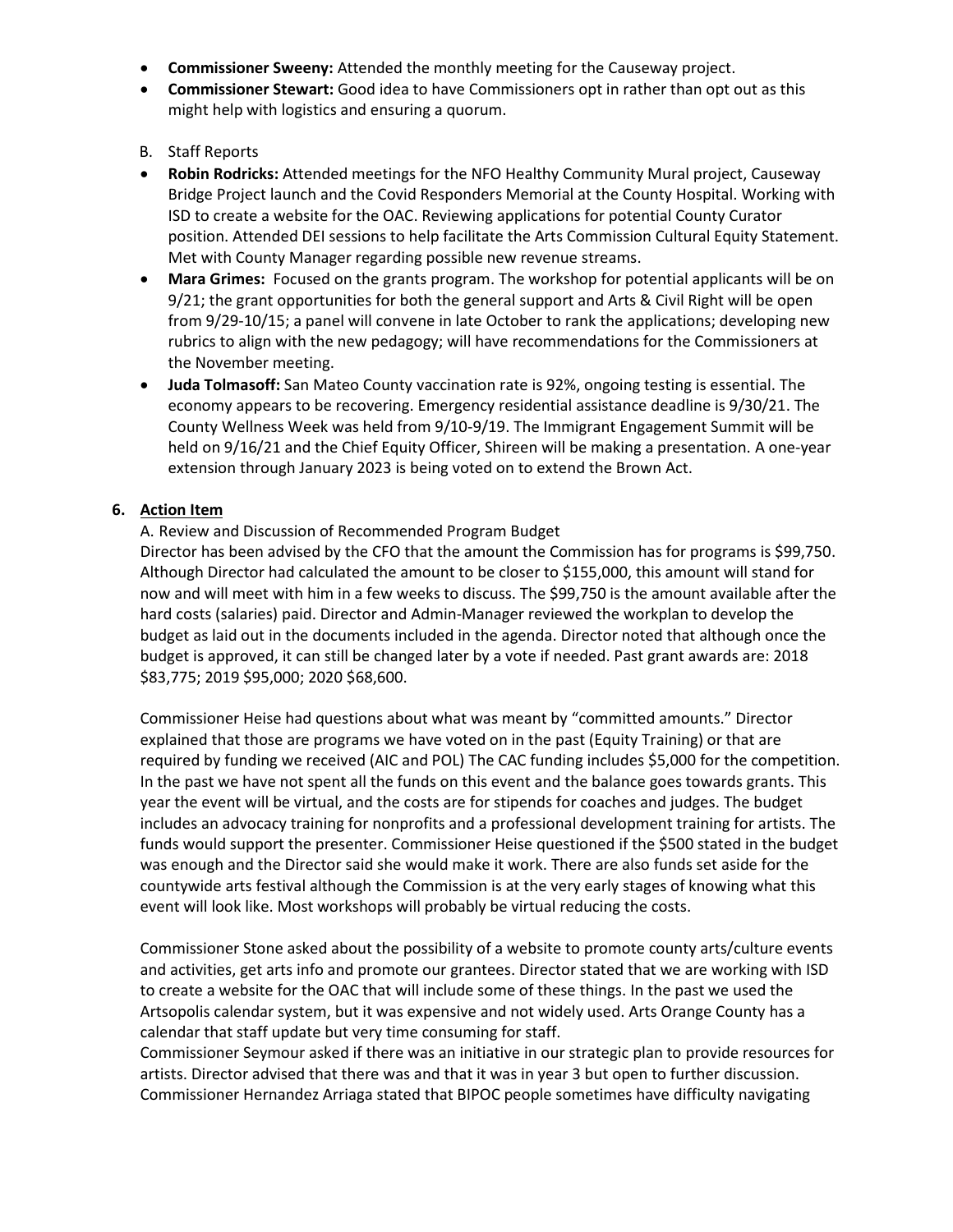websites and we need to make it easier for people to find the information, especially people that have not traditionally been reached. She suggested that we could work with Canada College Tech department to get interns to help and that she has a connection with the VP. Director said that the person responsible for this initiative could make those choices and all were welcome to participate. Commissioner Heise made a motion that we approve the budget as presented. Commissioner Liaiga-Anoa'I seconded the motion. Roll Call Vote: approved unanimously

#### **7. Discussion Items**

- A. Racial Justice Summit Partnership with Thrive, Alliance of Nonprofits, SVCenter for Nonprofits, and Sacred Hearts to be held Oct 4-6, 2021. We have been asked to be a sponsor for the arts panel, Arts as Agents for Change. The cost of the sponsorship is \$500 to underwrite the cost of executing the virtual conference. Panelists, including Commissioner Hernandez Arriaga, will present for free. We would gain more visibility and recognition for our work in equity. Commissioners Stewart, Seymour, and Liaiga-Anoa'I were all in favor noting this conference is aligned with our mission and we would be partners with other organizations focus on racial and social justice. Sponsorship would include the opportunity for one of the commissioners to ask a question live at the summit. Director asked that questions be submitted to her and that she, the Chair and Vice Chair would choose the best question. Commissioner Gordon moved that we approve \$500 for the sponsorship of the Racial Justice Summit. Commissioner Sweeny seconded the motion. Roll Call Vote: approved unanimously except for Commissioner Hernandez Arriaga who abstained from voting since she is a panelist.
- **8. Adjournment**: Meeting was adjourned at 3:33 pm.

NEXT REGULAR COMMISSION MEETING: Wednesday, October 20, 2021 2:00-4:00pm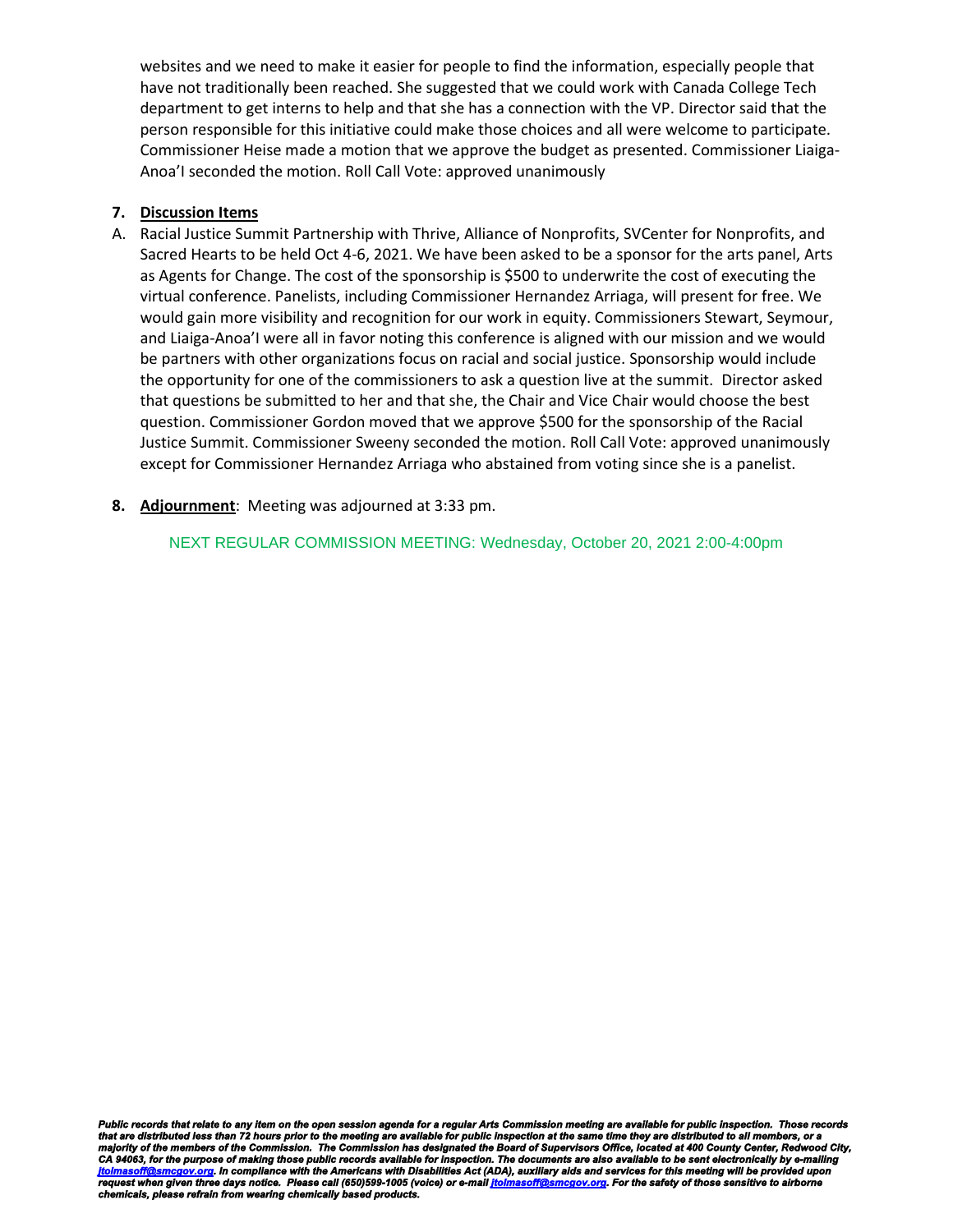## **SAN MATEO COUNTY ARTS COMMISSION ACTION ITEM**

**Date:** October 13, 2021 **To:** San Mateo County Arts Commission **From:** Robin Rodricks, Executive Director, San Mateo County Arts Commission **Subject:** AB 361/Remote Meeting Requirements

Over the course of the COVID-19 pandemic Governor Newsom has issued a number of Executive Orders governing remote meetings under the Brown Act and related teleconferencing procedures. Those Executive Orders, however, expired September 30, 2021. On September 16, 2021, the Governor signed into law Assembly Bill 361 (AB 361), which formalizes and modifies remote meeting procedures for local legislative bodies, effective October 1, 2021.

## **I. BACKGROUND**

## **A. AB 361 Provides the Legal Requirements for Holding Remote Meetings After September 30, 2021.**

AB 361 allows a local legislative body to continue holding remote meetings until January 1, 2024 in any of the following circumstances:

- 1. Automatically whenever the legislative body holds a meeting during a proclaimed state of emergency, *and* state or local officials have imposed or recommended measures to promote social distancing; or
- 2. When the legislative body holds a meeting during a proclaimed state of emergency for the purpose of determining, by majority vote, whether as a result of the emergency, meeting in person would present imminent risks to the health or safety of attendees; or
- 3. When the legislative body holds a meeting during a proclaimed state of emergency *and* has determined, by majority vote that, as a result of the emergency, meeting in person would present imminent risks to the health or safety of attendees.

AB 361 also requires that, if the state of emergency continues for more than 30 days, the legislative body, in order to continue holding remote meetings, must make findings every 30 days that the need for teleconferencing persists due to the nature of the ongoing public health emergency.

## **B. Traditional Teleconferencing Requirements Are Suspended During Remote Meetings Under AB 361.**

If the local legislative body makes the findings required by AB 361, traditional Brown Act teleconferencing provisions will continue to be suspended—specifically, requirements that teleconference locations (1) each have posted notices or agendas, (2) be accessible to the public, and (3) be identified by address on the agenda. Also suspended for fully-teleconferenced meetings is the requirement that a physical location must be made available to observe the meeting or make public comment.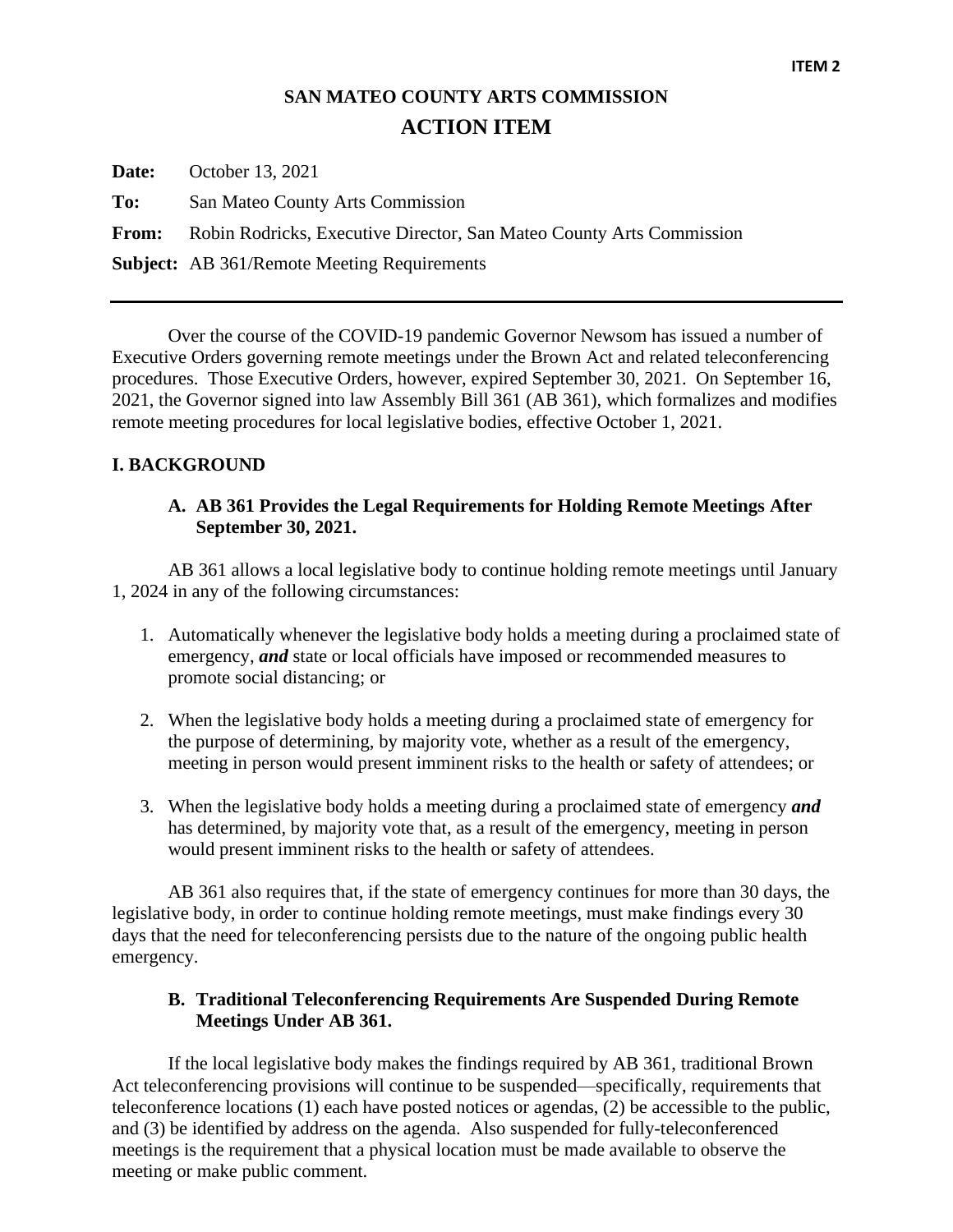### **C. AB 361 Also Ensures Public Participation at Remote Meetings.**

AB 361 also provides that the legislative body must comply with new rules to protect the public's right to participate at remote meetings:

- 1. AB 361 forbids agencies from requiring public comment to be submitted in advance, and requires an opportunity to address the public/Board in real time.
- 2. AB 361 regulates, for the first time, the rules and procedures for opening and closing a public comment period for agenda items; specifically, a reasonable time for indicating a desire to comment (i.e., to use the "raise hand" feature in Zoom) must be provided.
- 3. AB 361 prohibits agencies from taking action on agenda items when there is a disruption to the teleconference proceedings or technical failure on the agency's end which prevents members of the public from making comments, until public access is restored, and creates a cause of action to challenge agency actions taken during a disruption to public access.
- 4. Finally, notwithstanding Brown Act prohibitions on requiring attendees to register their names as a condition of meeting attendance, AB 361 expressly authorizes agencies to use third-party teleconference platforms that require registration (i.e., Zoom requiring an attendee to include their email).

## **II. DISCUSSION**

Currently, the COVID-19-related state of emergency remains in place, but the local health officer has not "imposed or recommended measures to promote social distancing" and the state's website indicates that social distancing "requirements" are no longer in effect, except for rules on "mega-events" over 1,000. Therefore, under AB 361, the Commission's ability to hold remote meetings is not automatically extended and, in order to continue holding remote meetings for the next 30 days, the Commission must determine, by majority vote that, as a result of the emergency, meeting in person would present imminent risks to the health or safety of attendees.

The California Department of Public Health and the United States Centers for Disease Control and Prevention caution that the Delta variant of COVID-19, currently the dominant strain of COVID-19 in the country, is more transmissible than prior variants of the virus, may cause more severe illness, and even fully vaccinated individuals can spread the virus to others, resulting in rapid and alarming rates of COVID-19 cases and hospitalizations. Thus, reducing the circumstances under which individuals come into close contact with each other indoors remains a vital component of the County's COVID-19 response stragtegy.

Indoor public meetings of the Commission pose particularly high risks for transmission of COVID-19, as such meetings would bring together residents from across the County and the open nature of public meetings makes it difficult to enforce compliance with vaccination, physical distancing, masking, and other safety measures.

For these very reasons, on September 28, 2021, the San Mateo County Board of Supervisors found that meeting in person would present imminent risks to the health or safety of its attendees, and, therefore, invoked the provisions of AB 361 and strongly encouraged other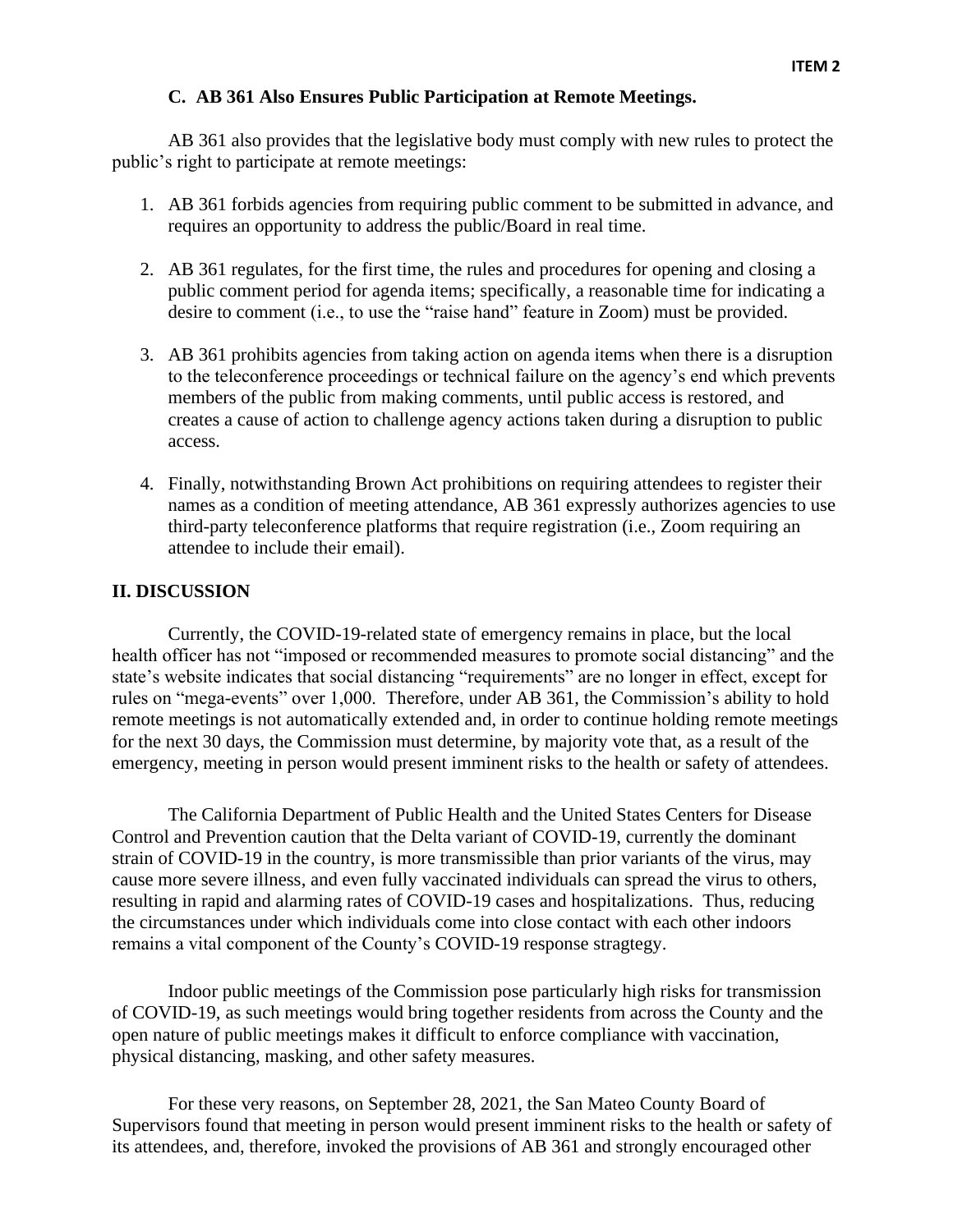County legislative bodies to make similar finding and continue meeting remotely through teleconferencing.

It is recommended that the Commission follow the Board's strong encouragement and adopt the attached Resolution Finding that, as a Result of the Continuing COVID-19 Pandemic State of Emergency, Meeting in Person Would Present Imminent Risks to the Health and Safety of Attendees.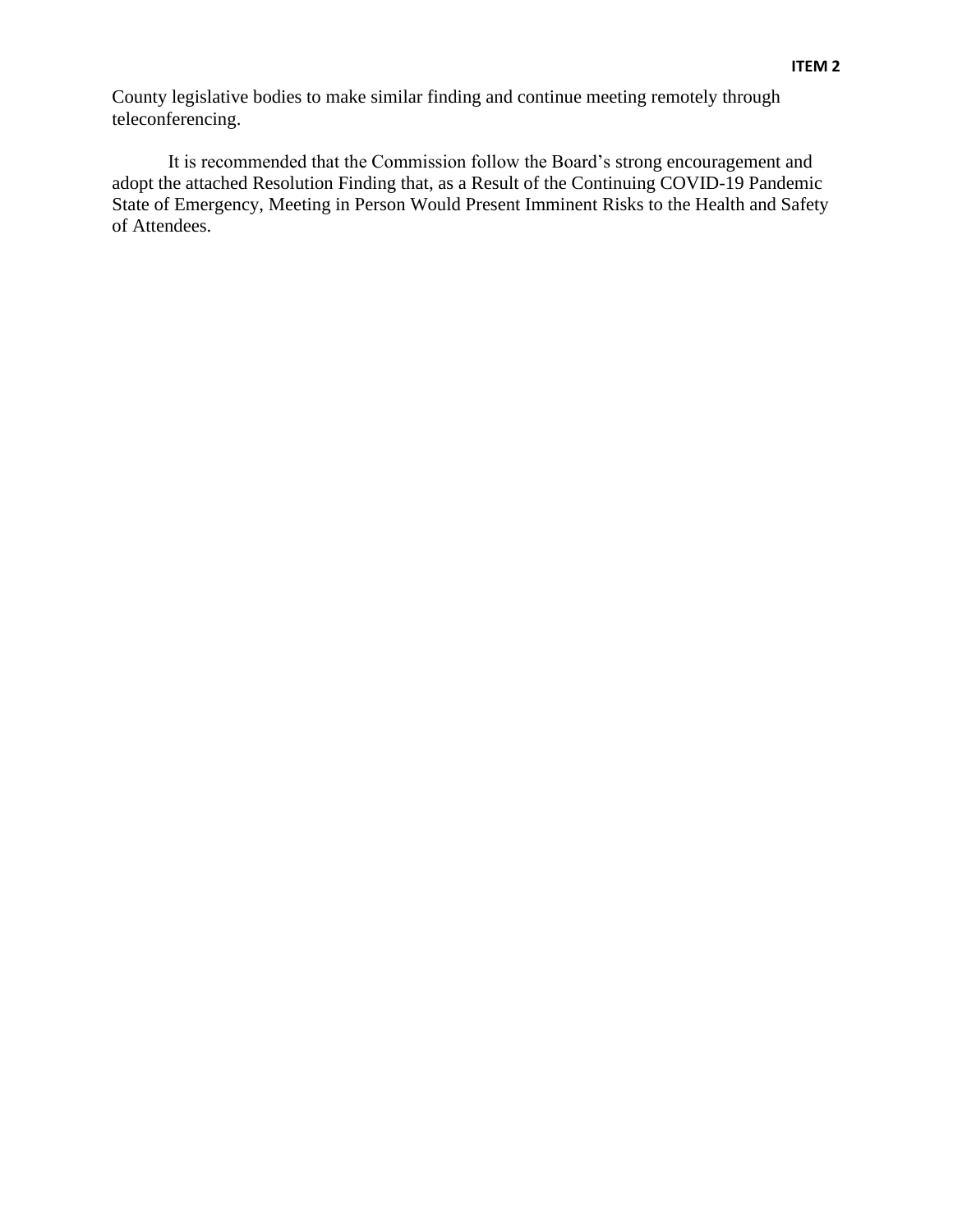#### **SAN MATEO COUNTY ARTS COMMISSION**

#### **\* \* \* \* \* \***

## **RESOLUTION FINDING THAT, AS A RESULT OF THE CONTINUING COVID-19 PANDEMIC STATE OF EMERGENCY, MEETING IN PERSON WOULD PRESENT IMMINENT RISKS TO THE HEALTH OR SAFETY OF ATTENDEES**

**RESOLVED,** by the 2021 San Mateo County Arts Commission ("Commission") that:

**WHEREAS**, on March 4, 2020, pursuant to Government Code Section 8550, *et seq*., Governor Newsom proclaimed a state of emergency related to the COVID-19 novel coronavirus ("COVID-19") and, subsequently, the San Mateo County Board of Supervisors declared a local emergency related to COVID-19, and the proclamation by the Governor and declaration by the Board of Supervisors remain in effect; and

**WHEREAS,** on March 17, 2020, Governor Newsom issued Executive Order N-29- 20, which suspended certain provisions in the California Open Meeting Law, codifiedat Government Code Section 54950, *et seq*. (the "Brown Act"), related to teleconferencing by local agency legislative bodies, provided that certain requirements were met and followed; and

**WHEREAS**, on June 11, 2021, the Governor issued Executive Order N-08-21,which extended certain provisions of Executive Order N-29-20 that waive otherwise applicable Brown Act requirements related to remote/teleconference meetings by localagency legislative bodies through September 30, 2021; and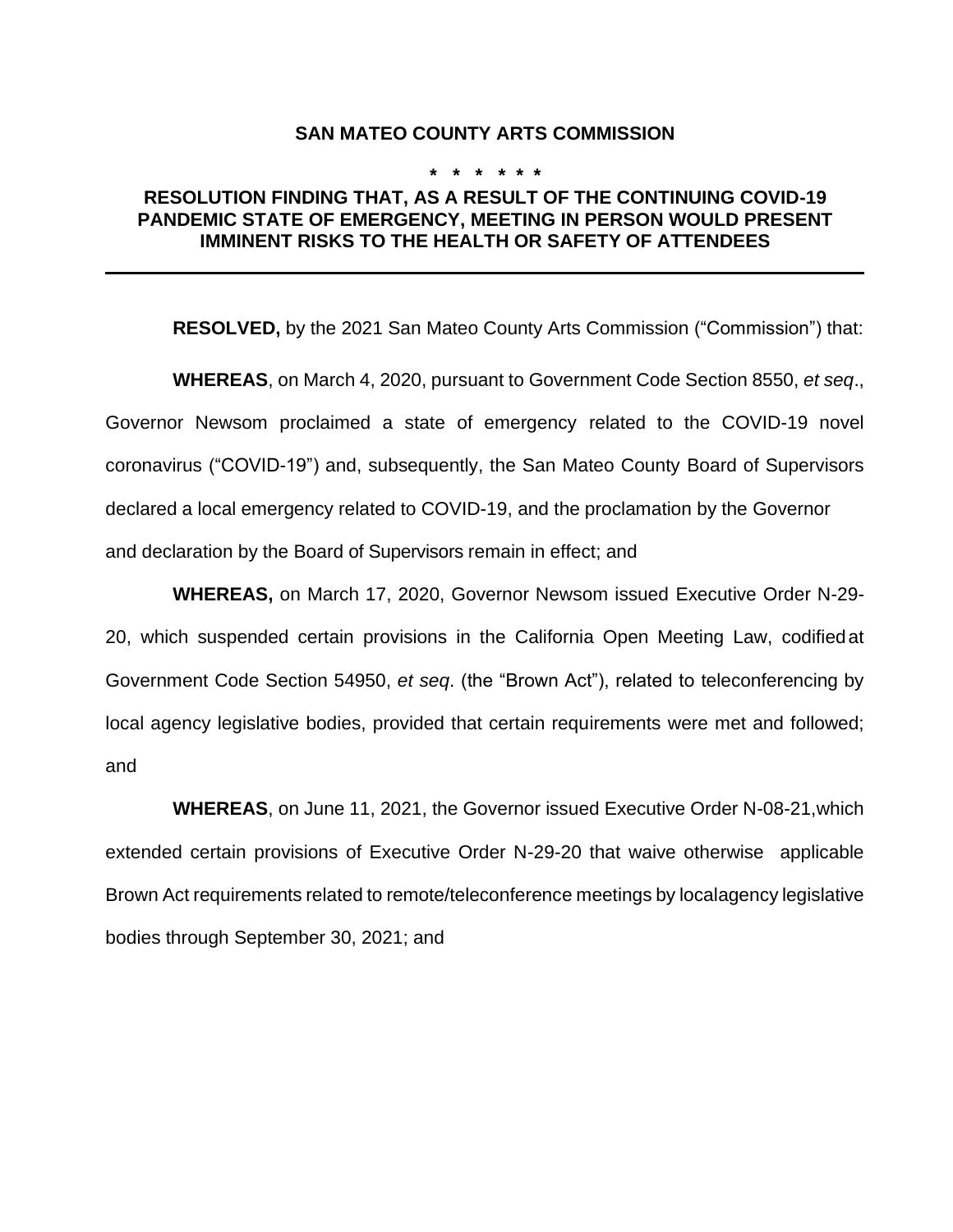**WHEREAS**, on September 16, 2021, Governor Newsom signed Assembly Bill 361 ("AB 361), which provides that a local agency legislative body may continue to meet remotely without complying with otherwise applicable requirements in the Brown Act related to remote/teleconference meetings by local agency legislative bodies, provided that a stateof emergency has been declared and the legislative body determines that meeting in person would present imminent risks to the health or safety of attendees, and provided that the legislative body makes such finding at least every 30 days during the term of the declared state of emergency; and

**WHEREAS**, the California Department of Public Health and the United States Centers forDisease Control and Prevention caution that the Delta variant of COVID-19, currently the dominant strain of COVID-19 in the country, is more transmissible than prior variants of the virus, that it may cause more severe illness, and that even fully vaccinated individuals can spread the virus to others, resulting in rapid and alarming rates of COVID-19 cases and hospitalizations; and

**WHEREAS**, the Commission has an important interest in protecting the health and safety of those who participate in its meetings; and

**WHEREAS**, the COVID-19 pandemic has informed legislative bodies about the unique advantages of remote public meetings, which are substantial, as well as the unique challenges, which are frequently surmountable; and

**WHEREAS**, on September 28, 2021, in the interest of public health and safety as affected by the state of emergency caused by the spread of COVID-19, the San Mateo County Board of Supervisors found that meeting in person would present imminent risks to the health or safety of its attendees, and, therefore, invoked the provisions of AB 361 related to teleconferencing for meetings of the Board of Supervisors, and strongly encouraged other County legislative bodies to make similar finding and continue meeting remotely through teleconferencing; and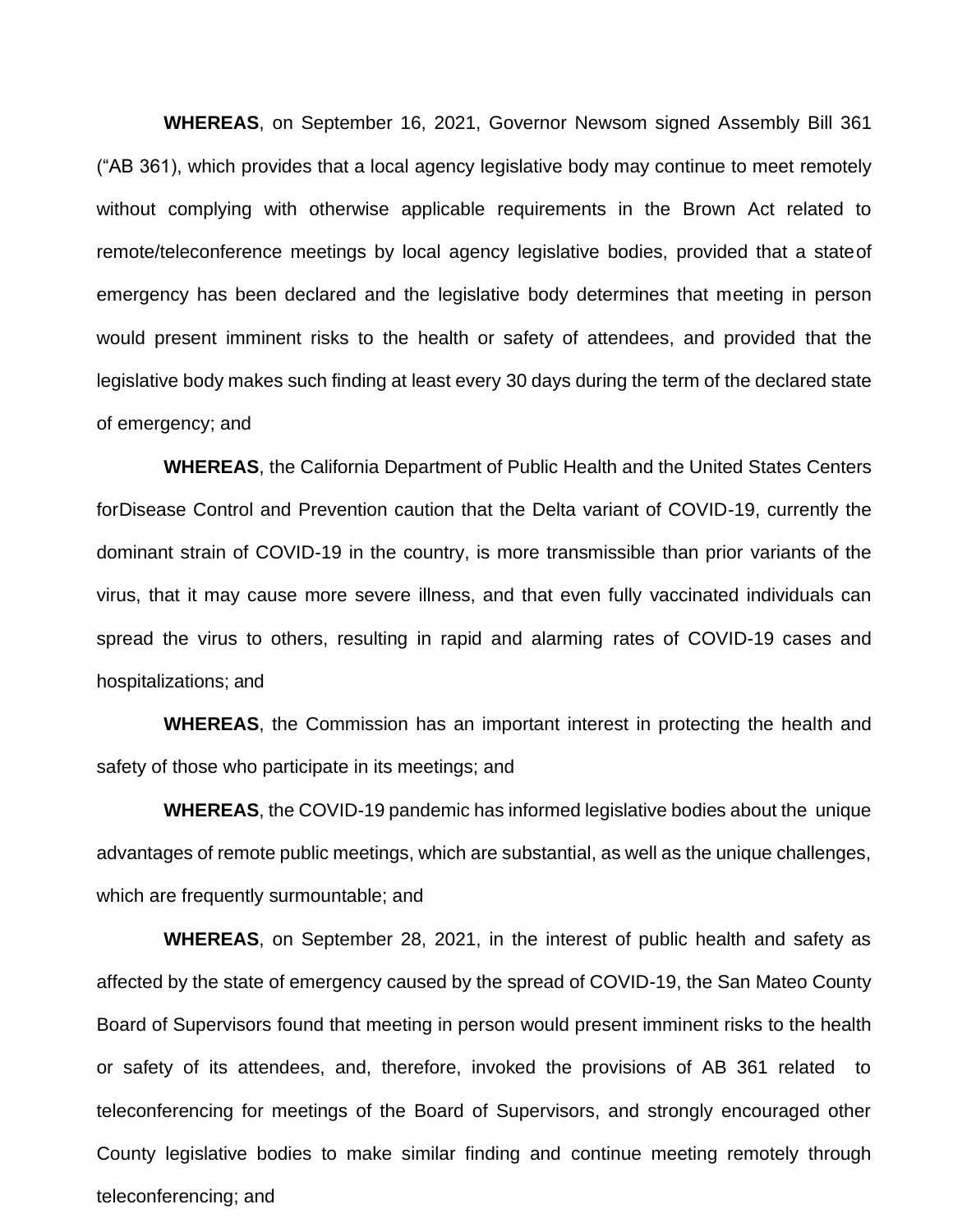**WHEREAS**, this Commission concludes that there is a continuing threat of COVID-19 to the community, and that Commission meetings have characteristics that give rise to risks to the health and safety of meeting participants such as the increased person-to-person contact associated with bringing together people from across the community, the need to enable those who are immunocompromised or unvaccinated to be able to safely continue to participate fully in public governmental meetings, and the challenges with fully ascertaining and ensuring compliance with vaccination and other safety recommendations at such meetings.

## **NOW, THEREFORE, IT IS HEREBY DETERMINED AND ORDERED** that:

1. The above recitals are true and correct.

2. The Commission finds that meeting in person would present imminent risks to the health or safety of meeting attendees and directs staff to continue to agendize public meetings of the Commission only as online teleconference/remove meetings.

3. To the extent applicable, staff is directed to return to this Commission in a public meeting no later than 30 days after the date of adoption of this resolution with an item for the Commission to consider regarding whether to make the findings required by AB 361 in order to continue meeting remotely under its provisions.

\* \* \* \* \* \*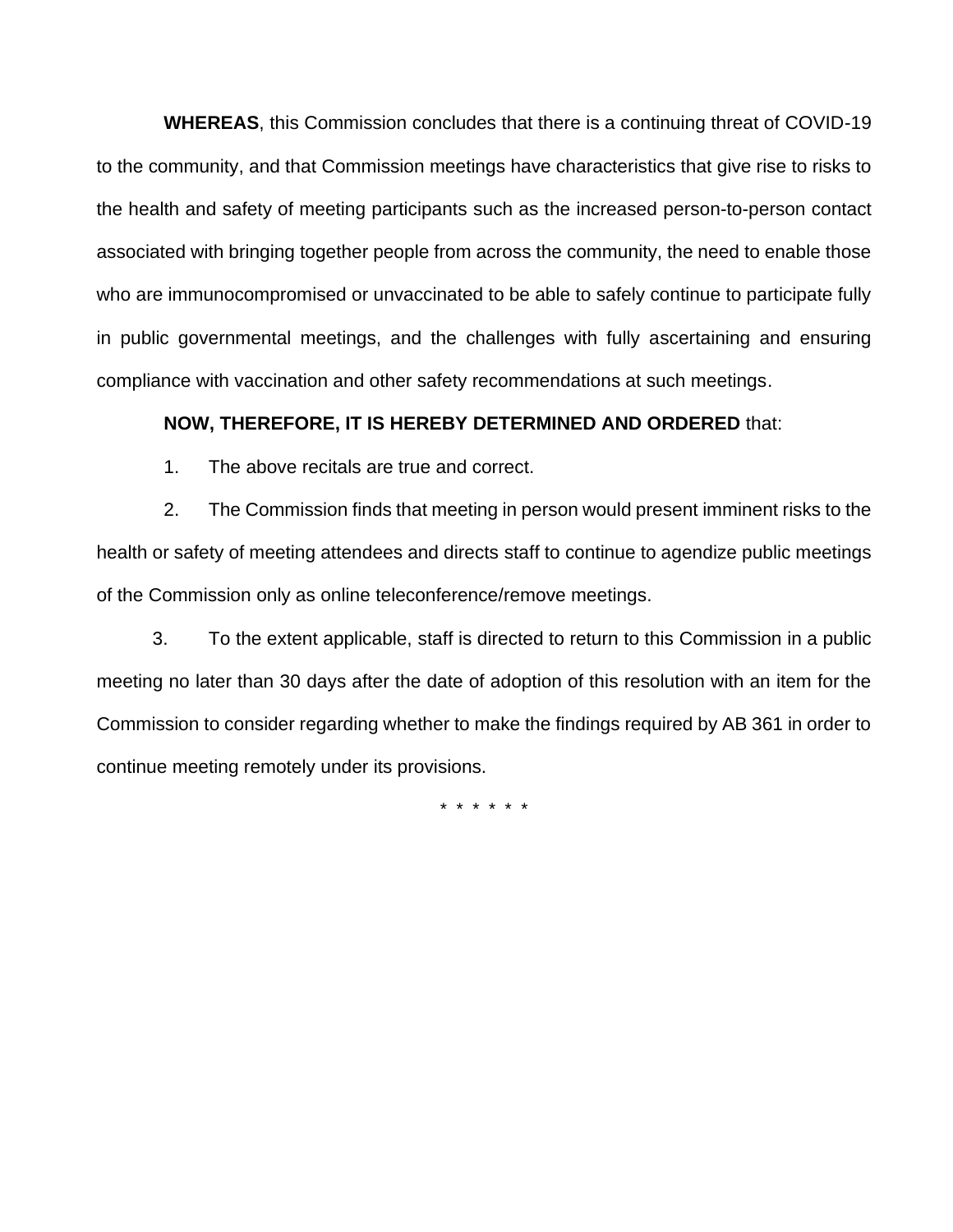



## **MEMORANDUM**

| To:   | <b>San Mateo County Arts Commissioners</b>                              |
|-------|-------------------------------------------------------------------------|
| From: | <b>Robin Rodricks, Executive Director, Office of Arts &amp; Culture</b> |
| re:   | Agenda Item October 20, 2021 Regular Arts Commission Meeting            |
| Date: | October 15, 2021                                                        |

### **RECOMMENDATION:**

Approve proposed Cultural Equity Statement draft.

## **BACKGROUND:**

A subcommittee met three times with Irma Zoepf from theZbridge to craft a cultural equity statement in alignment with the Art Commission's mission and values as specified in the strategic plan. The first session included participation from Shireen Malekafzali, San Mateo Count Chief Equity Officer. After discussions to define the meaning of equity for the Ats Commission, draft statement was created with input from of each of the subcommittee members. We then shared the document with a diverse group of community members and stakeholders asking for their feedback. The organizations included:

- Commission on Disabilities
- San Mateo County LGBTQ Commission
- Abilitypath
- San Mateo County Commission on the Status of Women
- Casa Cultural Circulo
- Quinteto Latino
- Zawaya Arab Music & Culture

Recommendations were incorporated into the final document.

## **DISCUSSION:**

The subcommittee, Executive Director, and Administrator-Manager, guided by an expert in DEI policies, have developed a Cultural Equity Statement for the Commission to approve. The policy was reviewed by stakeholders to ensure community voice and authenticity.

**FISCAL IMPACT: None**